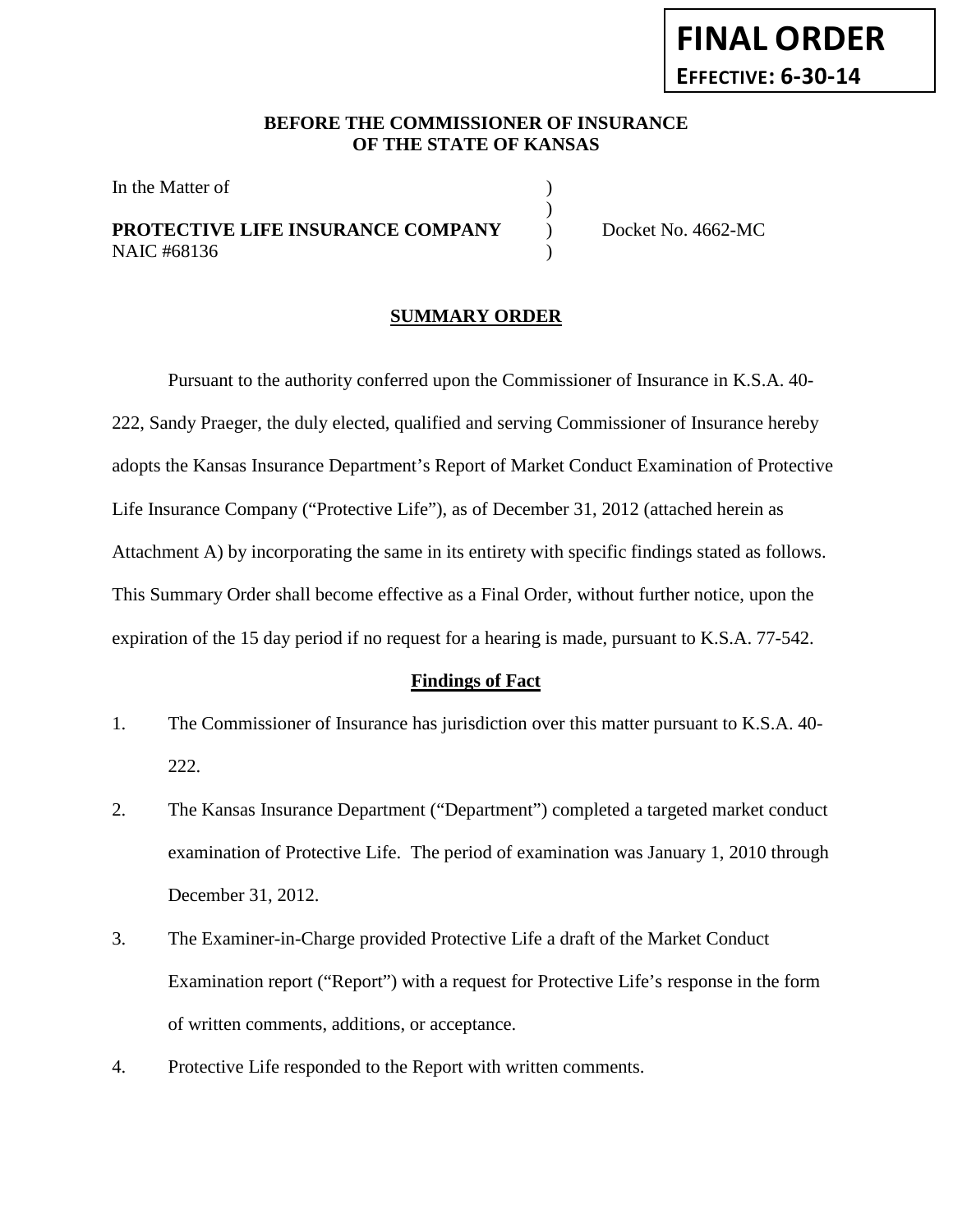- 5. The Department examined Protective Life's complaint handling with respect to (1) whether complaints are recorded in the required format on the Protective Life's complaint register; (2) whether Protective Life has adequate complaint handling procedures in place and communicates such procedures to policyholders; (3) whether Protective Life takes adequate steps to finalize and dispose of the complaint in accordance with applicable statutes, rules and regulations, and contract language; and (4) whether the time frame within which the Protective Life responds to complaints is in accordance with applicable statutes, rules and regulations.
- 6. Protective Life Insurance Company did not fail any standard which was examined.

#### **Applicable Law**

K.S.A. 40-222 states, in pertinent part:

(a) Whenever the commissioner of insurance deems it necessary but at least once every five years, the commissioner may make, or direct to be made, a financial examination of any insurance company in the process of organization, or applying for admission or doing business in this state. In addition, at the commissioner's discretion the commissioner may make, or direct to be made, a market regulation examination of any insurance company doing business in this state.

#### K.S.A. 40-2404 states, in pertinent part:

The following are hereby defined as unfair methods of competition and unfair or deceptive acts or practices in the business of insurance:

\*\*\*

(10) Failure to maintain complaint handling procedures. Failure of any person, who is an insurer on an insurance policy, to maintain a complete record of all the complaints which it has received since the date of its last examination under K.S.A. 40-222, and amendments thereto; but no such records shall be required for complaints received prior to the effective date of this act. The record shall indicate the total number of complaints, their classification by line of insurance, the nature of each complaint, the disposition of the complaints, the date each complaint was originally received by the insurer and the date of final disposition of each complaint. For purposes of this subsection, "complaint" means any written communication primarily expressing a grievance related to the acts and practices set out in this section.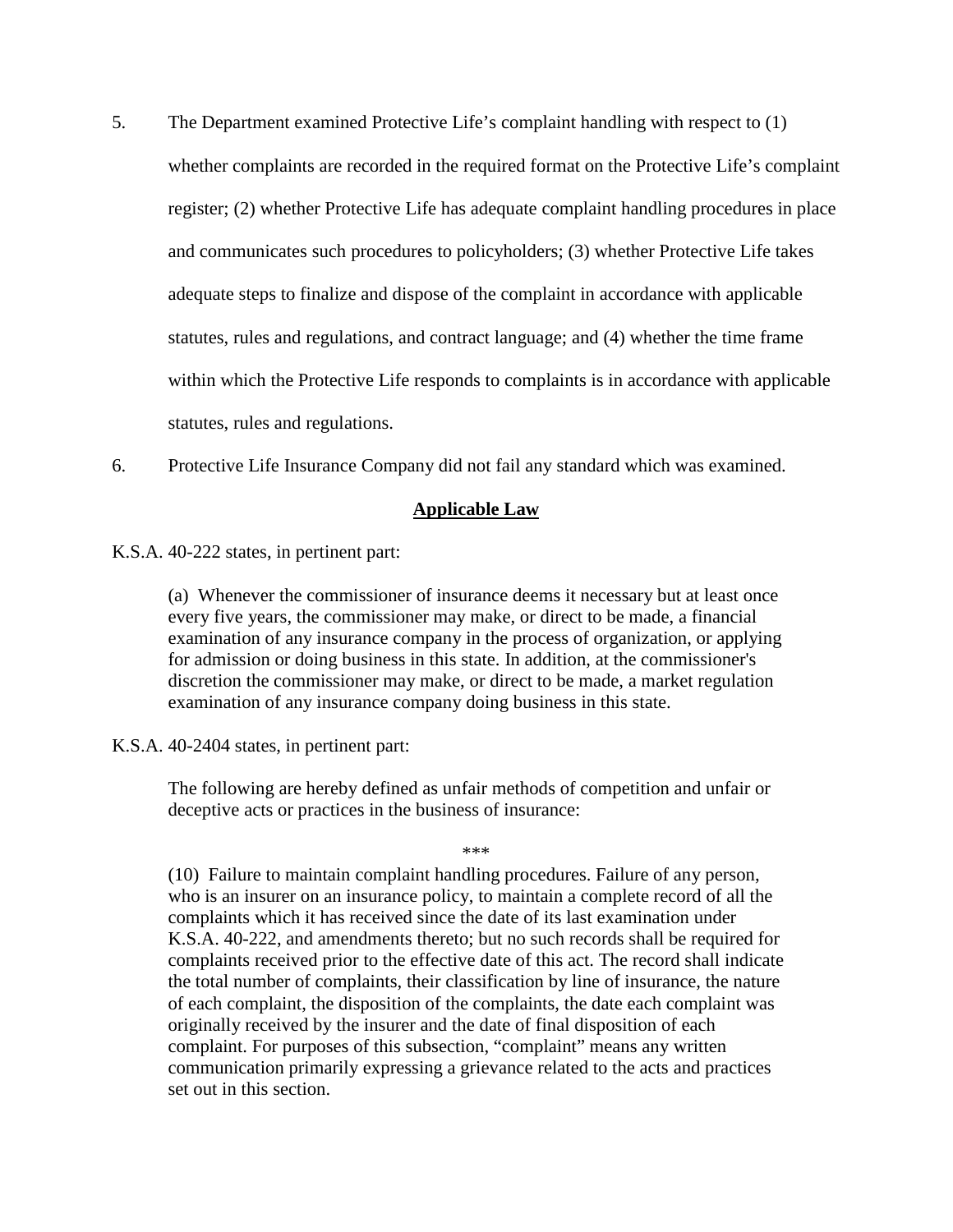## **Conclusions of Law**

Based upon the Findings of Fact enumerated in Paragraphs #1 through #4 and the

Applicable Law cited above, **IT IS, THEREFORE, ORDERED BY THE COMMISSIONER** 

## **OF INSURANCE:**

1. The Commissioner of Insurance has jurisdiction over this matter pursuant to K.S.A. 40-

222.

2. The Kansas Insurance Department's ("KID") Report of Market Conduct Examination of

Protective Life as of December 31, 2012 is herein adopted in its entirety.

# **IT IS SO ORDERED THIS \_\_12th\_\_ DAY OF JUNE, 2014, IN THE CITY OF TOPEKA, COUNTY OF SHAWNEE, STATE OF KANSAS.**



\_/s/ Sandy Praeger\_\_\_\_\_\_\_\_\_\_\_\_\_\_\_\_\_\_ Sandy Praeger Commissioner of Insurance

BY:

 $/s/John$  Wine John Wine General Counsel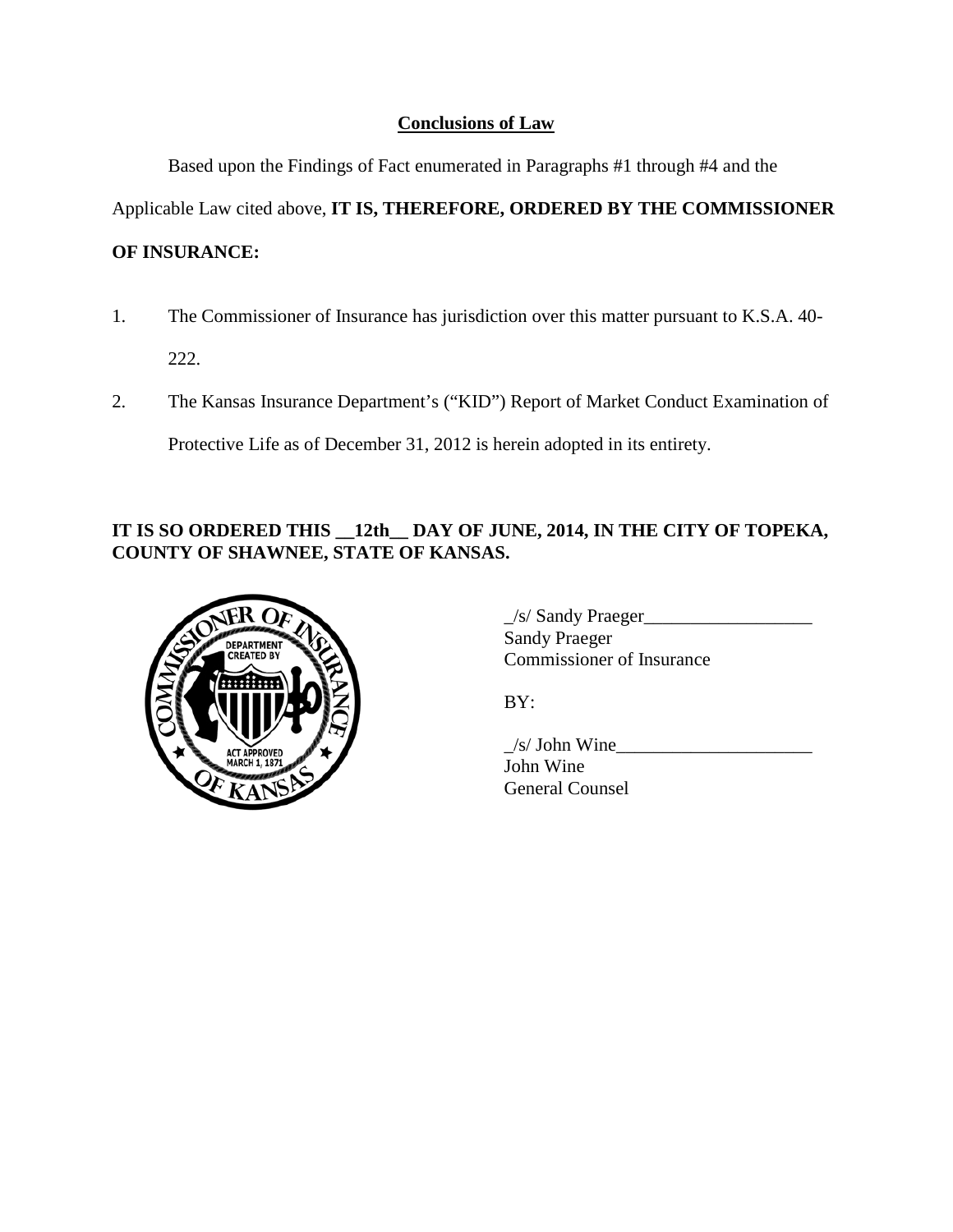#### **NOTICE OF RIGHTS**

Protective Life is entitled to a hearing pursuant to K.S.A. 77-537, the Kansas Administrative Procedure Act. If Protective Life desires a hearing, Protective Life must file a written request for a hearing with:

John Wine, General Counsel Kansas Insurance Department 420 S.W.  $9^{th}$  Street Topeka, Kansas 66612

This request must be filed within fifteen (15) days from the date of service of this Summary Order. If Protective Life requests a hearing, the Kansas Insurance Department will notify Protective Life of the time and place of the hearing and information on the procedures, right of representation, and other rights of parties relating to the conduct of the hearing before the commencement of the same.

If a hearing is not requested in the time and manner stated above, this Summary Order shall become effective as a Final Order upon the expiration of time for requesting a hearing, pursuant to K.S.A. 77-613. In the event that Protective Life files a petition for judicial review, pursuant to K.S.A. 77-613(e), the agency officer to be served on behalf of the Kansas Insurance Department is:

John Wine, General Counsel Kansas Insurance Department 420 S.W.  $9<sup>th</sup>$  Street Topeka, Kansas 66612